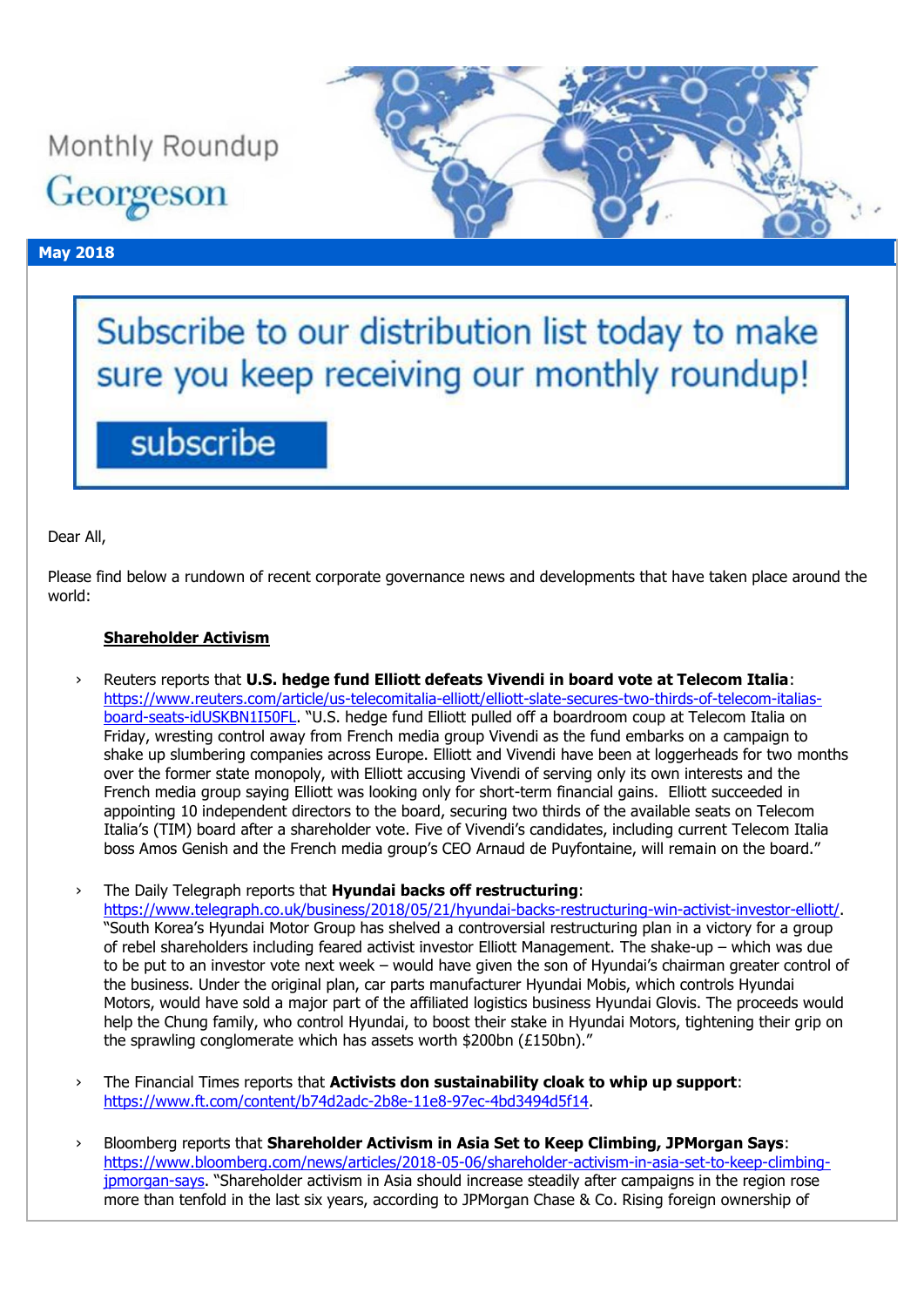equities and heightened awareness of corporate governance are fueling activism in Asia, where familycontrolled businesses including South Korea's chaebol are becoming targets, the U.S. bank said in a research note this week."

- › Reuters reports that **Activist Crystal Amber says De La Rue vulnerable to takeover**: [https://www.reuters.com/article/us-de-la-rue-activist/activist-crystal-amber-says-de-la-rue-vulnerable-to](https://www.reuters.com/article/us-de-la-rue-activist/activist-crystal-amber-says-de-la-rue-vulnerable-to-takeover-idUSKBN1I243A)[takeover-idUSKBN1I243A](https://www.reuters.com/article/us-de-la-rue-activist/activist-crystal-amber-says-de-la-rue-vulnerable-to-takeover-idUSKBN1I243A). "Activist investor Crystal Amber on Tuesday said De La Rue was 'highly vulnerable' to a takeover after disclosing a stake in the company that makes banknotes and passports, the group's fund manager Richard Bernstein told Reuters. Crystal Amber on Monday revealed a 3.11 percent stake in De La Rue, which recently issued two profit warnings and lost the contract for Britain's' new post-Brexit blue passports to Franco-Dutch digital security group Gemalto."
- › The Harvard Business Review reports about **What CEOs Get Wrong About Activist Investors**: <https://hbr.org/2018/05/what-ceos-get-wrong-about-activist-investors>. "We have written extensively on shareholder activism, and one of us coauthored a study in the Journal of Finance showing that, on average, activists produce value for targeted companies. Because of the empirical evidence, and also as a result of our experiences and observations, we believe that instead of viewing shareholder activists as meddlesome outsiders, managers should view them as a source of potential value – albeit one with both great potential risk and cost."

#### **Europe…**

› State Street Global Advisors have published a **Board Accountability in Europe: A Review of Director Election Practices Across the Region**: [https://www.ssga.com/global/en/our-insights/viewpoints/board](https://www.ssga.com/global/en/our-insights/viewpoints/board-accountability-in-europe.html)[accountability-in-europe.html](https://www.ssga.com/global/en/our-insights/viewpoints/board-accountability-in-europe.html). "State Street Global Advisors (SSGA) believes that board accountability is fundamental to strong corporate governance; annual director elections provide increased accountability and encourage board members to be more responsive to shareholder interests thereby improving board quality. There is still significant variation in director election terms in Western Europe which ultimately impacts board quality. Within Europe, board accountability is weakest among German companies, where directors stand for election only once every five years. Other European markets with weak board accountability include France, Spain, Netherlands and Belgium, where board terms are 4-year but due to staggered board elections, at least a portion of the board is up for election in any given year. The excessive terms of office in Germany and other European markets will be a key area of focus for SSGA's Asset Stewardship Team for the following year. In our view, the problem of excessive terms of office would best be addressed at market level. Investors, companies and regulators need to work together to promote change and we aim to push for positive systemic market-wide change on this issue." See here for the full document: [https://www.ssga.com/investment-topics/environmental-social-governance/2018/05/board-accountability-in](https://www.ssga.com/investment-topics/environmental-social-governance/2018/05/board-accountability-in-europe-2018.pdf)[europe-2018.pdf.](https://www.ssga.com/investment-topics/environmental-social-governance/2018/05/board-accountability-in-europe-2018.pdf)

› Reuters reports **AXA's investment arm takes companies to task over diversity**:

[https://www.reuters.com/article/axaim-gender-vote/axas-investment-arm-takes-companies-to-task-over](https://www.reuters.com/article/axaim-gender-vote/axas-investment-arm-takes-companies-to-task-over-diversity-idUSL8N1S25S9)[diversity-idUSL8N1S25S9](https://www.reuters.com/article/axaim-gender-vote/axas-investment-arm-takes-companies-to-task-over-diversity-idUSL8N1S25S9). "AXA Investment Managers will vote in protest against companies which do not explain how they will boost the number of women on their boards, joining growing demands for workplace diversity. AXA IM, one of Europe's biggest fund managers and part of French insurer AXA Group, said the move followed five years of unsatisfactory private engagement with firms considered to have too few, if any, female decision-makers."

#### **…and beyond**

› ISS-oekom have published their **Corporate Responsibility Review 2018**: [http://oekom](http://oekom-research.com/index_en.php?content=studien)[research.com/index\\_en.php?content=studien.](http://oekom-research.com/index_en.php?content=studien) "The oekom Corporate Responsibility Review 2018, the annual report on sustainability in corporate management, confirms the upward trend observed over the past five years. The share of companies in the industrialized countries with good and very good ratings is currently 17.19% – slightly higher than in the previous year. Moreover, at 43.62%, the group of companies with a medium sustainability performance is larger than the proportion of companies with inadequate sustainability performance for the first time. […] It is based on the results of the oekom Corporate Rating for a total of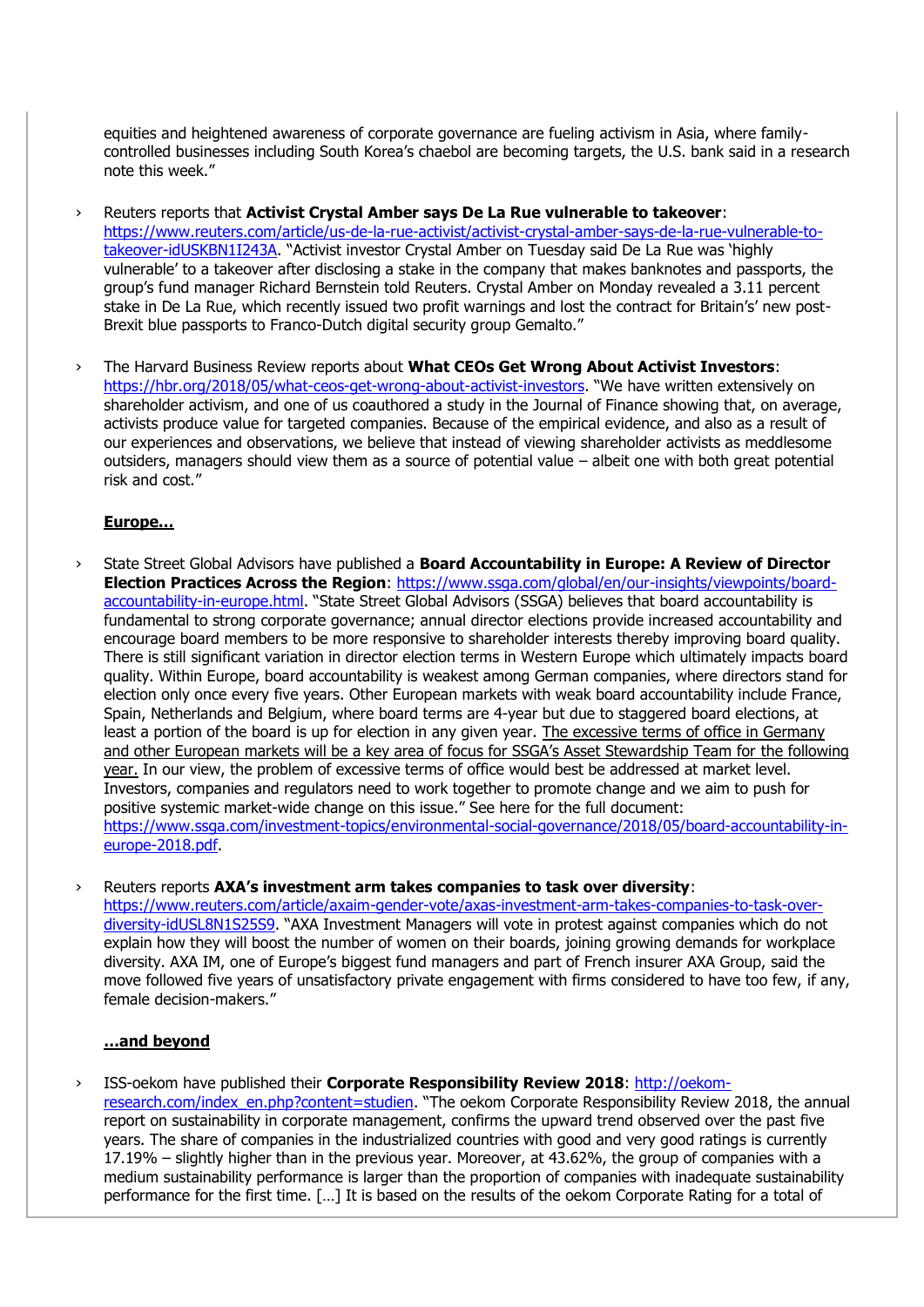over 3,800 companies worldwide. Its publication also marks the 25th anniversary of the company, which was founded in 1993 as oekom research and joined Institutional Shareholder Services (ISS) in March this year." See here for the full document: [http://oekom-research.com/homepage/english/2018-](http://oekom-research.com/homepage/english/2018-04%20oekom%20CR%20Review-EN.pdf) [04%20oekom%20CR%20Review-EN.pdf.](http://oekom-research.com/homepage/english/2018-04%20oekom%20CR%20Review-EN.pdf)

› Bloomberg reports that **The War on Coal Is Making the World's Top Mine Owners a Lot Richer**: [https://www.bloomberg.com/news/articles/2018-05-01/war-on-coal-is-making-the-world-s-top-mine-owners](https://www.bloomberg.com/news/articles/2018-05-01/war-on-coal-is-making-the-world-s-top-mine-owners-a-lot-richer)[a-lot-richer](https://www.bloomberg.com/news/articles/2018-05-01/war-on-coal-is-making-the-world-s-top-mine-owners-a-lot-richer). "The world's war on coal is making its biggest producers a lot richer, at least for now. Anglo American Plc, Glencore Plc and BHP Billiton Ltd. are generating the highest profits in years from their coal mines. Income for the 37 coal producers tracked in a Bloomberg Intelligence index was the highest in six years. It all comes down to the simplest equation in business: supply and demand. With governments from Asia to Europe setting stricter pollution limits as the climate change debate intensifies, output of the planet's dirtiest fuel is dropping. Some of the more significant declines are occurring in China, the top mine operator, and financing for new supplies is drying up. That's creating a windfall for the producers who remain."

## **UK**

- › Reuters reports that **Inmarsat defeated by shareholders over executive pay**: [https://uk.reuters.com/article/uk-inmarsat-outlook/inmarsat-defeated-by-shareholders-over-executive-pay](https://uk.reuters.com/article/uk-inmarsat-outlook/inmarsat-defeated-by-shareholders-over-executive-pay-idUKKBN1I30OR)[idUKKBN1I30OR](https://uk.reuters.com/article/uk-inmarsat-outlook/inmarsat-defeated-by-shareholders-over-executive-pay-idUKKBN1I30OR). "Investors in Inmarsat voted against the British satellite firm's remuneration report as they made clear their unhappiness at executive rewards for a year in which the company's shares fell 35 percent. Some 58.5 percent of shares voted opposed the report in a non-binding vote at the company's AGM on Wednesday. Chairman Andrew Sukawaty said he recognised that shareholders had concerns, and he would consult with them further before next year's annual general meeting. A new remuneration policy would be put forward for shareholder approval at next year's AGM, he said."
- › The Financial Times reports that **Playtech, Cineworld and Jupiter hit by shareholder revolts**: <https://www.ft.com/content/e23a4fe6-5923-11e8-bdb7-f6677d2e1ce8>. "Playtech becomes second UK-listed company this year to lose a vote on its pay report."
- › Sky News reports about **Carillion collapse: What price will 'big four' auditors pay?**: <https://news.sky.com/story/carillion-collapse-what-price-will-big-four-pay-11374735>. "If MPs on the Business and Work and Pensions select committees get their way, the days of the 'big four' audit firms – Deloitte, EY, KPMG and PwC – could be numbered. The pair's joint report on the collapse of Carillion recommends that the Government refers the audit market to the Competition and Markets Authority (CMA), something for which the regulator's incoming chairman, the former MP Andrew Tyrie, has already indicated an appetite. There are two specific terms of reference suggested by the committees to such an investigation. One is that the CMA considers breaking up the big four into more audit firms. The other is 'detaching' audit arms from those providing other professional services, such as consulting, something into which all of the big four have branched out during recent years and which has proved highly lucrative for them."
- › The Financial Times reports that **Investors revolt against directors with too many jobs**: <https://www.ft.com/content/f81c8bda-4fa0-11e8-9471-a083af05aea7>. "'Overboarding' joins governance and pay as AGM target."

› The Times reports that **Deloitte is sacked after vote by SIG investors**: <https://www.thetimes.co.uk/article/deloitte-is-sacked-after-vote-by-sig-investors-m0f0wfx3x>. "Investors in SIG have overwhelmingly rejected the reappointment of Deloitte as its auditor in a rare shareholder rebellion only months after it was revealed that SIG had exaggerated its profits for years. In a highly unusual move, more than 78 per cent of votes cast by SIG shareholders at its annual meeting yesterday called for Deloitte to be sacked."

› The Financial News reports that **Legal & General launches gender-focused GIRL fund**: <https://www.fnlondon.com/articles/legal-general-launches-gender-focused-girl-fund-20180517>. "Insurance giant reported a 31% gender pay gap in March, but wants to do its part reducing inequality in business."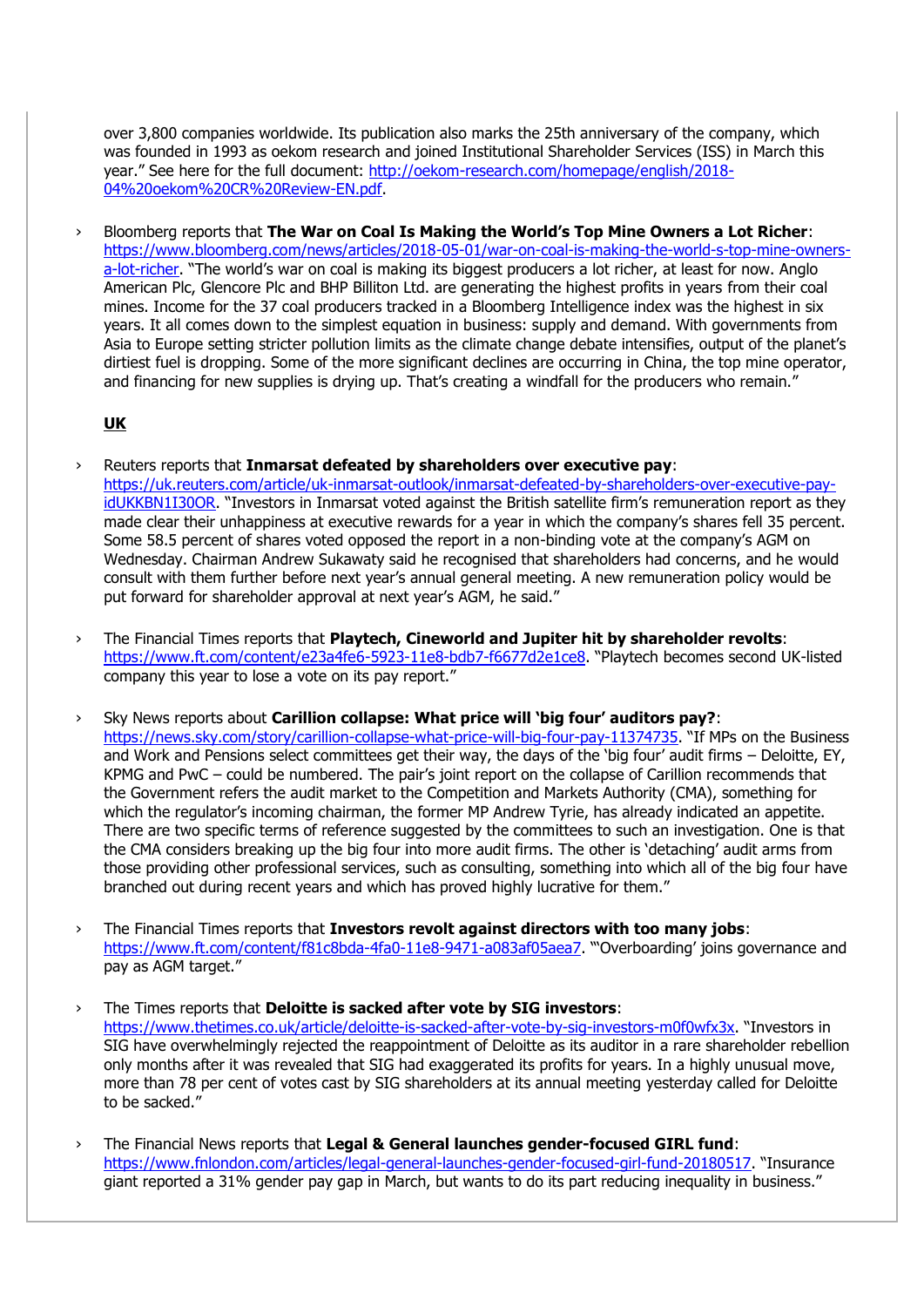## **France**

› The French asset management association (AFG) has published a report entitled **Exercice des droits de vote par les sociétés de gestion 2017 (Exercise of voting rights by asset management companies 2017)**: [http://www.afg.asso.fr/gouvernement-dentreprise-role-croissant-des-societes-de](http://www.afg.asso.fr/gouvernement-dentreprise-role-croissant-des-societes-de-gestion-aux-assemblees-generales/)[gestion-aux-assemblees-generales/](http://www.afg.asso.fr/gouvernement-dentreprise-role-croissant-des-societes-de-gestion-aux-assemblees-generales/) (in French). "The main results of the survey are as follows: 1) Increase in the generalization of voting and international coverage; 2) The actual exercise of voting rights reflects the strengthening of the level of the asset managers' commitment; 3) Differences between AGM resolutions and asset managers' voting policies persist; and, 4) Intensification of dialogue and a rather positive judgment of issuer governance." See here for the full document: [http://www.afg.asso.fr/wp](http://www.afg.asso.fr/wp-content/uploads/2018/04/2018_04_24_Etude-exercice-des-droits-de-vote-2017.pdf)[content/uploads/2018/04/2018\\_04\\_24\\_Etude-exercice-des-droits-de-vote-2017.pdf.](http://www.afg.asso.fr/wp-content/uploads/2018/04/2018_04_24_Etude-exercice-des-droits-de-vote-2017.pdf)

› Le Revenu reports **CAC 40: the exclusive list of executive salaries in 2017**: <https://www.lerevenu.com/bourse/cac-40-le-palmares-exclusif-des-salaires-des-dirigeants-en-2017> (in French). "After a dip in 2016, wages picked up again last year. Find our exclusive table listing all the elements constituting the remuneration of the directors of the CAC 40 in 2017: fixed salaries, variable pay, valuation of stock options and performance shares, exceptional bonuses, directors' fees or other benefits in kind. [...] In 2017, each company in the flagship index of the Paris Bourse paid an average of 5.07 million euros to its number one, an increase of 13.9% year on year." See here for the full table: [https://www.lerevenu.com/tableau-des-remunerations-des-dirigeants-du-cac-40-en-2017.](https://www.lerevenu.com/tableau-des-remunerations-des-dirigeants-du-cac-40-en-2017)

#### **Germany**

- › The Financial Times reports that **Deutsche Bank chairman under fresh investor pressure ahead of AGM**:<https://www.ft.com/content/c65b1e92-5d95-11e8-ad91-e01af256df68>. "Move follows criticism of how Paul Achleitner handled exit of CEO John Cryan."
- › Reuters reports that **Aktionäre verweigern Ex-Börsen-Chef Kengeter Entlastung (Shareholders refuse to discharge ex-Deutsche Börse boss Kengeter)**: [https://de.reuters.com/article/deutschland](https://de.reuters.com/article/deutschland-deutsche-b-rse-idDEKCN1IH1U2)[deutsche-b-rse-idDEKCN1IH1U2](https://de.reuters.com/article/deutschland-deutsche-b-rse-idDEKCN1IH1U2) (in German). "The shareholders of Deutsche Börse denied the discharge to former CEO Carsten Kengeter, who stumbled over an insider trading affair last year. At the annual general meeting in Frankfurt on Wednesday, only 26.02 percent of the shareholders voted in favor of relieving Kengeter, said supervisory board chairman Joachim Faber. Investigations against Kengeter continue on suspicion of breach of insider trading laws. A non-discharge has no legal consequences, but is considered a vote of no confidence."
- › The Financial Times reports that **VW shareholders urged to reject directors at AGM**: <https://www.ft.com/content/838ca7a4-4dee-11e8-8a8e-22951a2d8493>. "Advisers ISS, Glass Lewis and Hermes call on investors to act on governance concerns." Additionally, The Daily Telegraph reports that **Volkswagen considers €100m legal action that 'could ruin' former boss over Dieselgate**: [https://www.telegraph.co.uk/business/2018/05/06/volkswagen-mulls-legal-action-against-former-boss/.](https://www.telegraph.co.uk/business/2018/05/06/volkswagen-mulls-legal-action-against-former-boss/)
- › Die Welt reports that **"Der Name Porsche ist keine Qualifikation für den Aufsichtsrat" ("The Porsche Name is not a qualification to join the Supervisory Board")**: [https://www.welt.de/wirtschaft/article176385510/Porsche-Aktionaere-kritisieren-verdoppelten-Aufsichtsrat](https://www.welt.de/wirtschaft/%0barticle176385510/Porsche-Aktionaere-kritisieren-verdoppelten-Aufsichtsrat-und-Verhalten-im-Abgasskandal.html)[und-Verhalten-im-Abgasskandal.html](https://www.welt.de/wirtschaft/%0barticle176385510/Porsche-Aktionaere-kritisieren-verdoppelten-Aufsichtsrat-und-Verhalten-im-Abgasskandal.html) (in German). "The younger Porsches and Piëchs move into the Supervisory Board. Instead of ideas, they only present their CV at the Annual General Meeting. This encounters criticism from shareholders, which the company already alienated with previous faux pas."
- › The AllBright Foundation has published a report entitled **Germany Last Place: Corporations across the world get more women into top management**:<http://www.allbright-stiftung.de/allbright-berichte> (in German and English). "In no other country is the predominance of men as top executives in large stock exchange enterprises as notable as in Germany. If one compares the share of women on the management boards of the leading companies in Germany, France, Great Britain, Poland, the USA and Sweden, Germany comes in last. Even though the executive management of the 30 largest DAX-listed companies are more female and more international than the country's small and medium-sized listed enterprises, men still hold a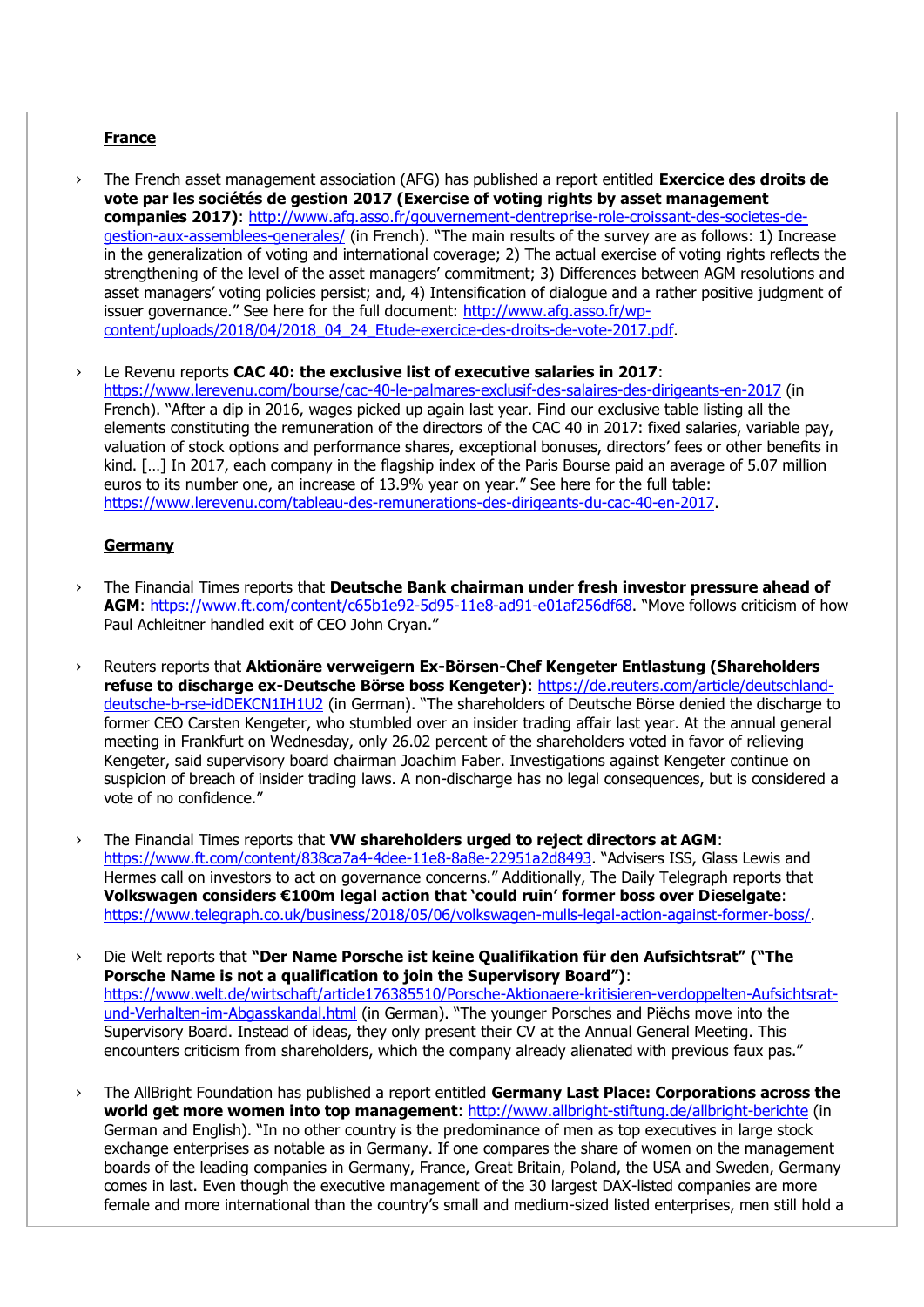share of 88 percent. […] The most common name in the top management of the 160 companies listed on the Frankfurt stock exchange is Thomas. As of April 1, 2018, there are more Thomases and Michaels (56) on these executive boards than women in total (52)." See here for the full document (in English): https://static1.squarespace.com

/static/56e04212e707ebf17e7d7cd2/t/5afebc7503ce6445740d1f93/1526643856056/Allbrightbericht\_English. pdf.

## **Netherlands**

› The Financial Times reports that **Royal Dutch Shell hit by protest over CEO's pay**: <https://www.ft.com/content/7f945fc4-5dc6-11e8-9334-2218e7146b04>. "Dissent over van Beurden's €9m package but backing for climate strategy."

## **Switzerland**

› Reuters reports that **Meyer Burger shareholders symbolically reject pay plan**:

[https://www.reuters.com/article/meyer-burger-agm/meyer-burger-shareholders-symbolically-reject-pay](https://www.reuters.com/article/meyer-burger-agm/meyer-burger-shareholders-symbolically-reject-pay-plan-idUSL8N1S95HH)[plan-idUSL8N1S95HH](https://www.reuters.com/article/meyer-burger-agm/meyer-burger-shareholders-symbolically-reject-pay-plan-idUSL8N1S95HH). "Meyer Burger's shareholders dealt its directors an embarrassing blow on Wednesday when they rejected the loss-making Swiss technology company's salary plans for 2017. Shareholders in Switzerland have a right to vote on executive pay under changes introduced in 2013, but although such rejections are rare Meyer Burger's pay plan will still go ahead because its vote was non-binding. The maker of products used in the solar energy industry, boosted pay to its board and executive management last year, despite a loss of 79 million Swiss francs (\$79 million)."

› The Financial Times reports that **Saint-Gobain drops bid for control of Swiss rival Sika**: <https://www.ft.com/content/ae5c62c0-54de-11e8-b3ee-41e0209208ec>. "French company's decision ends one of Europe's most contentious takeover battles." See here for the company's official announcement: [https://www.sika.com/en/group/Media/Mediareleases/2018/agreement-reached.html.](https://www.sika.com/en/group/Media/Mediareleases/2018/agreement-reached.html) Also see a Glass Lewis commentary on the agreement here: [https://www.glasslewis.com/41-months-to-sika-saint-gobain-solution/.](https://www.glasslewis.com/41-months-to-sika-saint-gobain-solution/)

## **Norway**

› The Norwegian Corporate Governance Board (NCGB) has published for consultation **proposed changes to the Norwegian Code of Practice for Corporate Governance**: <http://wpstatic.idium.no/nues.no/2018/03/Consultation-paper.pdf>. "The proposed changes stem from legislative and regulatory changes, international developments, and issues that have arisen through the Code's use. In 2016 NCGB commissioned a study to analyse how Norwegian companies use the Code (hereinafter the "2016 study"), financed by the Norwegian Finance Market Fund (Finansmarkedsfondet). The 2016 study provides the background for some of the proposed changes . We are expecting further changes to be made to Norway's legislation in areas including financial reporting, auditors, and shareholding rights as a result of EU legislation. We have therefore decided to postpone proposing changes to the Code in this respect until the nature of the changes that will be made to Norwegian legislation becomes clear." **The consultation closes on 11 June 2018.**

## **Italy**

› Reuters reports that **New TIM governance does not change Vivendi's obligation re Mediaset: AGCOM**: [https://www.reuters.com/article/us-vivendi-mediaset-agcom/new-tim-governance-does-not](https://www.reuters.com/article/us-vivendi-mediaset-agcom/new-tim-governance-does-not-change-vivendis-obligation-re-mediaset-agcom-idUSKBN1I81D0)[change-vivendis-obligation-re-mediaset-agcom-idUSKBN1I81D0](https://www.reuters.com/article/us-vivendi-mediaset-agcom/new-tim-governance-does-not-change-vivendis-obligation-re-mediaset-agcom-idUSKBN1I81D0). "The new governance set up at Telecom Italia does not change the obligations of top shareholder Vivendi regarding its stake in broadcaster Mediaset, an official from the communications regulator AGCOM said on Monday. Last year AGCOM asked Vivendi, which owns 24 percent of TIM and just under 30 percent of Mediaset, to reduce its stake in one of the two groups by April this year to comply with Italian antitrust regulations designed to prevent a concentration of power in the country's telecoms and media sector."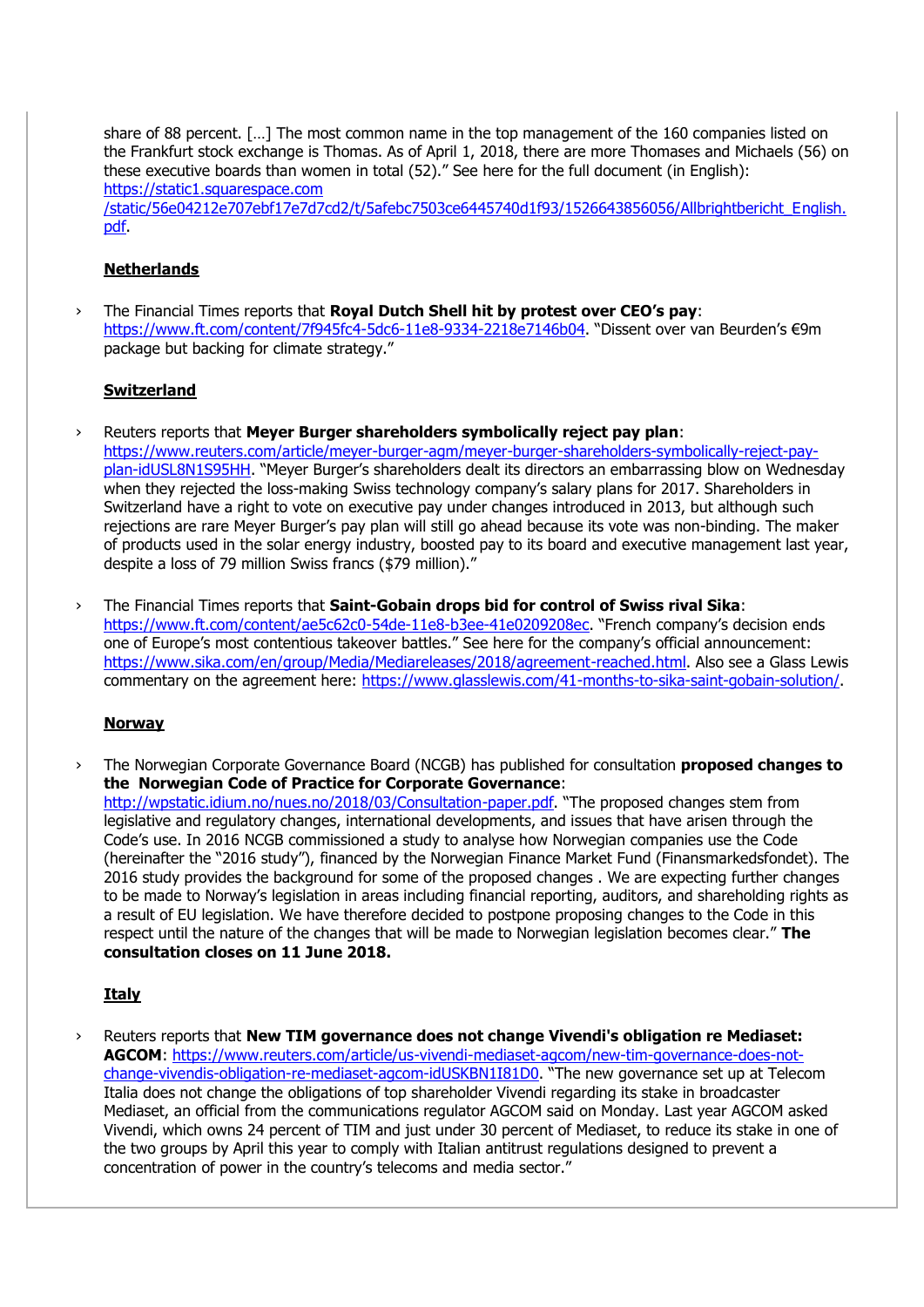# **Spain**

- › The Financial Times reports that **Santander shows potential of blockchain in company votes**: <https://www.ft.com/content/c03b699e-5918-11e8-bdb7-f6677d2e1ce8>. "Spanish bank points to way to improving annual meetings."
- › El Economista reports that **La CNMV prevé 'estabilidad normativa' en materia de buen gobierno de las cotizadas (The CNMV envisages 'regulatory stability' in terms of corporate governance of listed companies)**: [http://www.eleconomista.es/economia/noticias/9143137/05/18/La-CNMV-preve](http://www.eleconomista.es/economia/noticias/9143137/05/18/La-CNMV-preve-estabilidad-normativa-en-materia-de-buen-gobierno-de-las-cotizadas.html)[estabilidad-normativa-en-materia-de-buen-gobierno-de-las-cotizadas.html](http://www.eleconomista.es/economia/noticias/9143137/05/18/La-CNMV-preve-estabilidad-normativa-en-materia-de-buen-gobierno-de-las-cotizadas.html) (in Spanish). "The National Securities Market Commission (CNMV) considers that there will be 'regulatory stability' in terms of corporate governance of listed companies, even if 'small modifications' are made in some aspects. 'At the CNMV we think that, although we will have to make small changes in matters that can be improved, we must move towards regulatory stability and allow companies to improve by helping them apply the changes,' said the vice president of the supervisor, Ana María Martínez-Pina, at the opening of the third meeting of directors convened by the Institute of Internal Auditors (IAI). Specifically, the CNMV will approve a Circular modifying the models of the reports on corporate governance and compensation of directors that listed companies are obliged to disclose to the regulator."

## **United States**

› Wachtell Lipton has published a memo entitled **Congress Increases Pressure on Proxy Advisory Firms**: [https://corpgov.law.harvard.edu/2018/05/23/congress-increases-pressure-on-proxy-advisory-firms/.](https://corpgov.law.harvard.edu/2018/05/23/congress-increases-pressure-on-proxy-advisory-firms/) "In the latest effort to enhance transparency by proxy advisory firms, six members of the Senate Banking, Housing and Urban Affairs Committee sent letters to Institutional Shareholder Services (ISS) and Glass Lewis & Co., which they noted control 97% of the proxy advisory industry, requesting information regarding their eligibility for exemption from the proxy rules, accuracy of reporting and potential conflicts of interests. The Senators' letters reflect many of the concerns underlying the bill passed by the House of Representatives last December, titled the Corporate Governance Reform and Transparency Act of 2017, which would require proxy advisory firms to register with the U.S. Securities and Exchange Commission, disclose potential conflicts of interest and codes of ethics, and publicize their methodologies for formulating proxy recommendations." The two letters are available here:

<http://www.wlrk.com/docs/SenateBankingCommitteeMembersInstitutionalShareholderServices.pdf> and here: [http://www.wlrk.com/docs/SenateBankingCommitteeMembersGlassLewisandCompany.pdf.](http://www.wlrk.com/docs/SenateBankingCommitteeMembersGlassLewisandCompany.pdf)

- › The Financial Times reports that **JPMorgan and eBay under fire over shareholder meetings**: <https://www.ft.com/content/41653aee-5861-11e8-bdb7-f6677d2e1ce8>. "Companies are among those trying to halt a burgeoning campaign to increase oversight."
- › Bloomberg reports that **Zynga Founder Mark Pincus Cancels His Super-Voting Share Power**: [https://www.bloomberg.com/news/articles/2018-05-02/zynga-founder-mark-pincus-cancels-his-super](https://www.bloomberg.com/news/articles/2018-05-02/zynga-founder-mark-pincus-cancels-his-super-voting-share-power)[voting-share-power](https://www.bloomberg.com/news/articles/2018-05-02/zynga-founder-mark-pincus-cancels-his-super-voting-share-power). "In a rare move, Zynga Inc. co-founder Mark Pincus is eliminating the super-voting privileges on his stock, reducing his control and potentially making the company more vulnerable to a takeover. Pincus is taking his overall voting rights at the San Francisco-based maker of social games down to about 10 percent from about 70 percent, the company said in a statement Wednesday. As part of the move, the company is shifting to a single-class share structure from a multi-class one, giving all shareholders equal voting rights. Mark Pincus Photographer: David Paul Morris/Bloomberg While a number of large companies, including Facebook Inc. and CBS Corp., have special classes of stock that give relatively few people voting control, shareholder activists have long criticized the practice saying that the voices of smaller investors are not heard. In an interview, Pincus said he made the decision in consultation with the board."
- › The Wall Street Journal reports that **CEO Pay and Performance Often Don't Match Up**: <https://www.wsj.com/articles/ceo-pay-and-performance-dont-match-up-1526299200>. "The best-paid CEOs don't necessarily run the best-performing companies. Corporate boards have tried for years to tie chief executive compensation to the results they deliver. The better the company and its shareholders do, the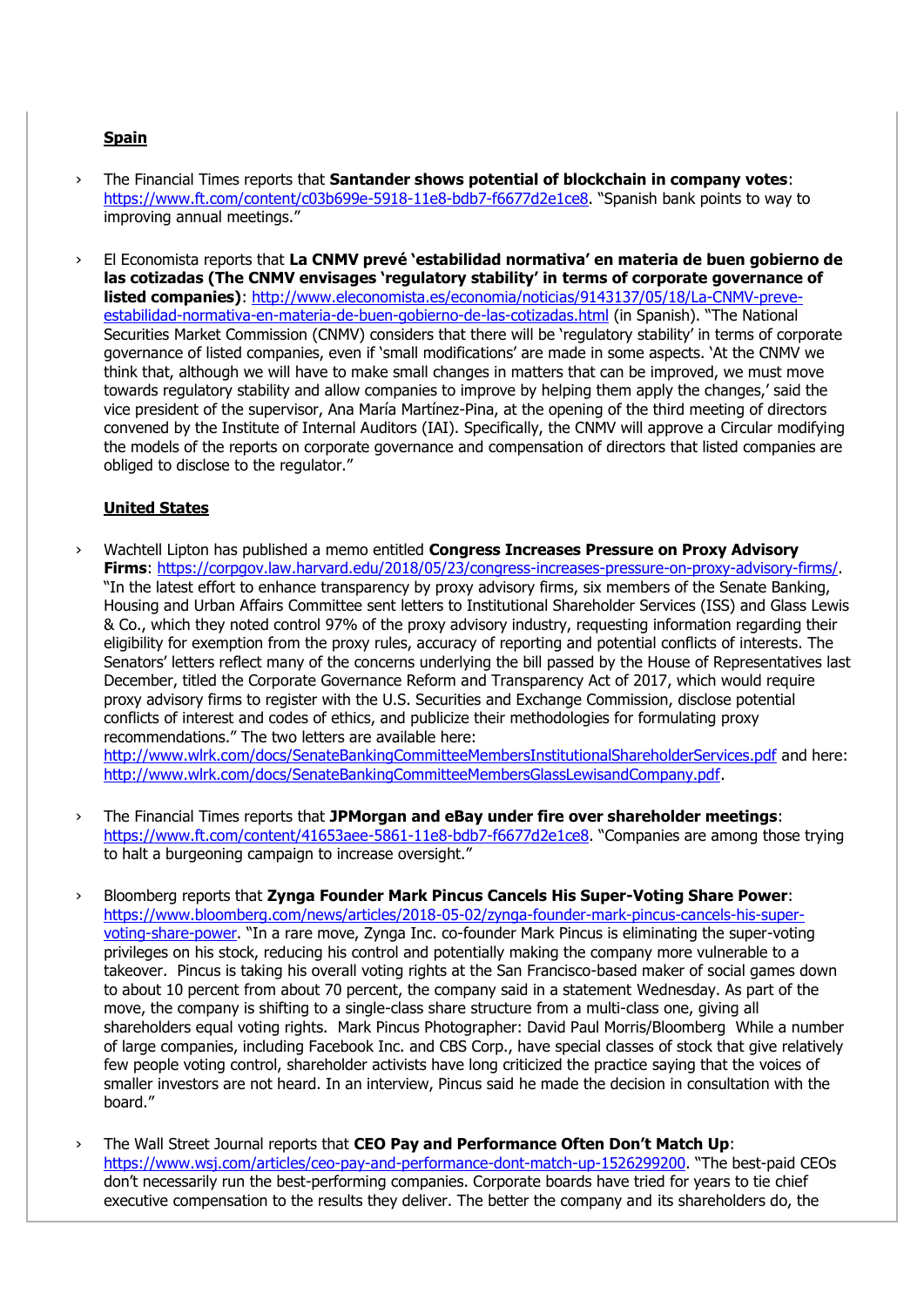more the top boss should be paid, or so the pay-for-performance mantra goes. In reality, CEO pay and performance often don't match up, and 2017 was no exception. Among S&P 500 CEOs who got raises last year, the 10% who received the biggest pay increases scored – as a group – in the middle of the pack in terms of total shareholder return, according to a Wall Street Journal analysis of data from MyLogIQ LLC and Institutional Shareholder Services. Similarly, the 10% of companies posting the best total returns to shareholders scored in the middle of the pack in terms of CEO pay, the data show."

- › The Financial Times reports about **Tech pay: getting shirty**: [https://www.ft.com/content/e6621efe-4132-](https://www.ft.com/content/e6621efe-4132-11e8-803a-295c97e6fd0b) [11e8-803a-295c97e6fd0b](https://www.ft.com/content/e6621efe-4132-11e8-803a-295c97e6fd0b). "Six groups have paid more than a fifth of revenues to employees in the form of stock."
- › Bloomberg reports that **Walmart Said It Would Cut the CEO's Bonus Last Year. It Didn't.**: [https://www.bloomberg.com/news/articles/2018-04-25/walmart-said-it-would-cut-ceo-s-bonus-last-year](https://www.bloomberg.com/news/articles/2018-04-25/walmart-said-it-would-cut-ceo-s-bonus-last-year-and-then-didn-t)[and-then-didn-t](https://www.bloomberg.com/news/articles/2018-04-25/walmart-said-it-would-cut-ceo-s-bonus-last-year-and-then-didn-t). "Walmart Inc. told shareholders last year that it would cut cash bonuses by 25 percent for top managers including Chief Executive Officer Doug McMillon in favor of more stock awards. That didn't happen. The world's largest retailer didn't use the reduced target amounts when calculating the latest bonuses for McMillon and three other executives, according to a Bloomberg Pay Index analysis of the firm's proxy statements, including its most recent one on Friday. The discrepancy resulted in payments of \$3.12 million in excess of what was stated in the most recent proxies."

## **Canada**

› The Globe and Mail reports that **Gender diversity board proposal at Constellation Software gets largest backing in Canada, but still fails**: [https://www.theglobeandmail.com/business/article-investors](https://www.theglobeandmail.com/business/article-investors-push-for-diversity-on-canadian-boards-of-directors/)[push-for-diversity-on-canadian-boards-of-directors/](https://www.theglobeandmail.com/business/article-investors-push-for-diversity-on-canadian-boards-of-directors/). "Constellation Software Inc., the Toronto tech company whose stock has risen sixfold in the past five years, is the last firm in the S&P/TSX 60 index to bring a woman on to its board of directors, after yielding to pressure from investors. A year ago, a shareholder resolution calling for diversity on Constellation's all-male board garnered support of 42 per cent of votes, a strong signal of backing among investors for change. In March, Constellation appointed former long-time Deloitte LLP partner Lori O'Neill to its board. Company shareholders, however, voted again on a diversity resolution at Constellation's annual meeting last Thursday. This time, there was 49-per-cent support, and while the shareholder resolution again failed to pass, it was the largest backing for a gender diversity board proposal in Canada, according to the Shareholder Association for Research and Education, an advocacy group also known as SHARE."

## **Japan**

› The Financial Times reports that **Japan share buybacks pick up pace ahead of AGM season**: [https://www.ft.com/content/c4a22da4-59d8-11e8-bdb7-f6677d2e1ce8.](https://www.ft.com/content/c4a22da4-59d8-11e8-bdb7-f6677d2e1ce8)

## **India**

- The Economic Times reports that Whistleblower writes to Sebi, US SEC, calls current Infosys board **a 'disappointment'**: [https://economictimes.indiatimes.com/markets/stocks/news/whistleblower-writes-to](https://economictimes.indiatimes.com/markets/stocks/news/whistleblower-writes-to-sebi-us-sec-calls-current-infosys-board-a-disappointment/articleshow/64284350.cms)[sebi-us-sec-calls-current-infosys-board-a-disappointment/articleshow/64284350.cms](https://economictimes.indiatimes.com/markets/stocks/news/whistleblower-writes-to-sebi-us-sec-calls-current-infosys-board-a-disappointment/articleshow/64284350.cms). "A whistleblower has written to the market regulators in India and the US to take action against the Infosys board and claimed the 'current board led by Nandan Nilekani failed to uphold the highest traditions of corporate governance practised by the company' and is 'a huge disappointment'. The anonymous whistleblower, in a fresh letter to Securities and Exchange Board of India (SEBI) and the US Securities and Exchanges Commission, wrote Infosys had quietly revealed in the annual report that they had signed agreements for mutual release of claims with Seshasayee, the earlier chairman of the board and Jeff Lehman, who was earlier head of nominations and remunerations committee of the board."
- › The Financial Times reports that **Fortis loses fourth board member in blow to founders**: <https://www.ft.com/content/41b3479a-5e68-11e8-9334-2218e7146b04>. "Investors oust ally of Singh